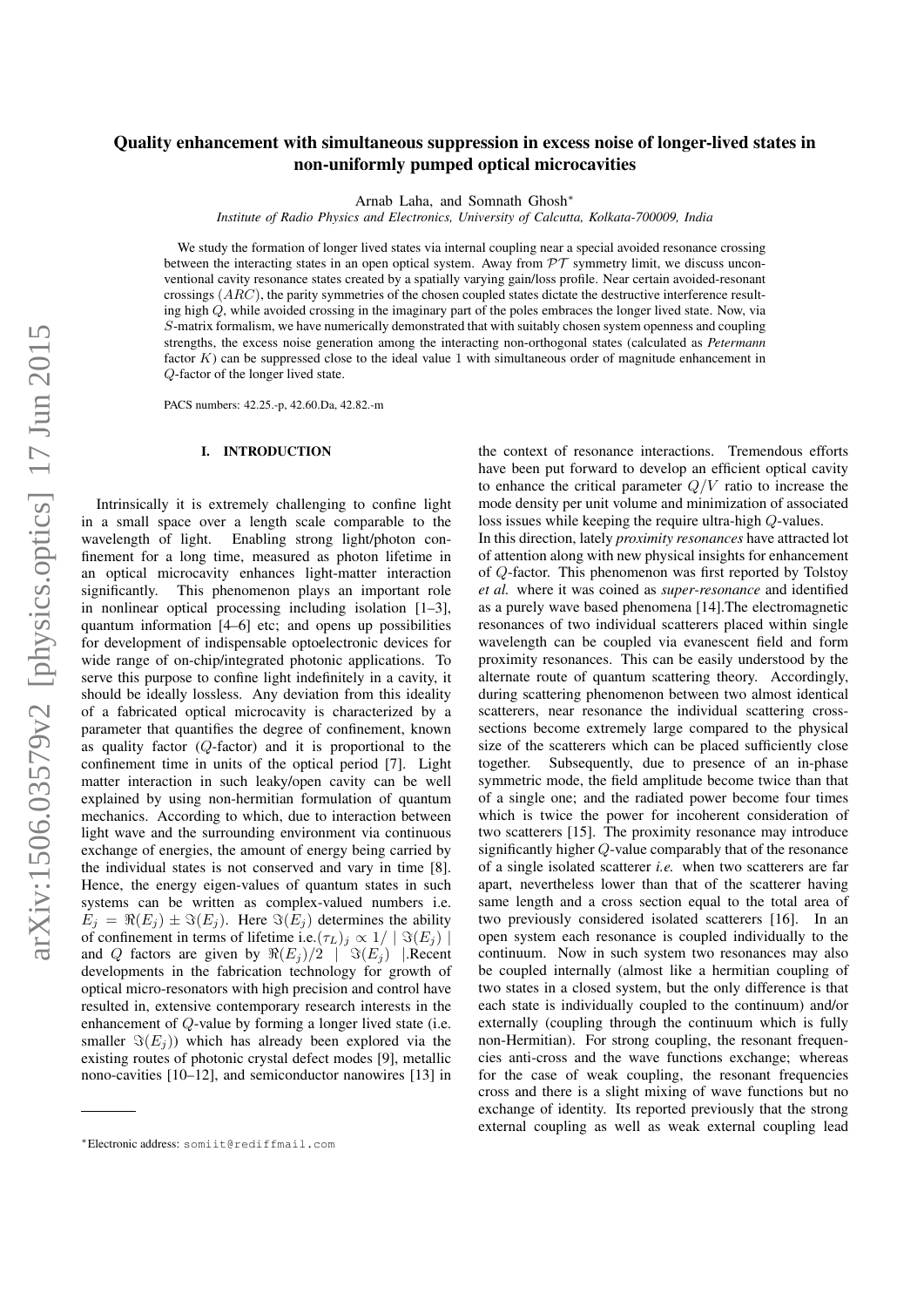to a great enhancement of lifetime and can form long-lived states [16, 17]. *Avoided resonance crossing* (ARC) plays a key role in this context.

ARC is a generic phenomenon which was originally studied in chemistry by Neumann and Wigner in the context of transition of electronic states and later it is widely studied for diatomic and polyatomic molecules [18–20]. Electronic states of a diatomic molecule do not cross, unless permitted by symmetry criteria resulted in an  $ARC$ ; whereas the states having different symmetry are allowed to cross and the states must be degenerate at the point of crossing [21]. In the context of standard quantum mechanics, a hermitian matrix has been considered to represent a system that depends on some real continuous parameters. Eigen-values of this matrix, corresponding to the symmetric eigen-states, cant cross *i.e.* there should be no two or more equal eigen-values, resulting in a phenomenon known as avoided crossing. In other words, the curves representing the two energy eigen-values, as function of a real parameter say  $\Delta$ , when approach a crossing, owing to stronger coupling and symmetry restriction, instead repel each other [17]. Recently, the avoided resonance crossings (ARCs) in open /non-ideal systems have attracted enormous research interest along with potential technological applications. Such phenomenon when associated with a transition/branch point [22], is of particular interest and has received considerable attention in atoms or molecules in magnetic field [23], microwave cavities [24], and optical micro-cavities [15, 17].

In this paper we choose internal coupling of resonances in a 1D two port open optical micro-cavity to form long-lived state. Under certain condition in a strong coupling regime in the gain/loss cavity, a frequency dependent avoided crossing between two internally coupled resonances results in extremely high Q-factor of the desired resonance state. Simultaneous suppression in excess noise factor as much as close to 1.86 is achieved for potential stable performance of the high-Q cavity.

## II. MATHEMATICAL PICTURE: AVOIDED RESONANCE CROSSING AND EXCESS NOISE

Coupling of two resonances can be fully explained in terms of a  $2 \times 2$  Hamiltonian matrix [17] which has a fundamental importance in quantum mechanics, because it embodies simplification of many of physically realizable systems. Quantum mechanically this matrix indicates a two level quantum system with energy eigen-values  $E_1$  and  $E_2$  and the system is subjected to an external perturbation. For the sake of simplicity, the perturbation is considered as only off-diagonal elements i.e.

$$
H = \begin{pmatrix} E_1 & 0 \\ 0 & E_2 \end{pmatrix} + \begin{pmatrix} 0 & V \\ W & 0 \end{pmatrix} = \begin{pmatrix} E_1 & V \\ W & E_2 \end{pmatrix} \tag{1}
$$

Here  $E_1$  and  $E_2$  are complex energies of the uncoupled system;  $V$  and  $W$  are coupling terms.

The eigen-states of the coupled system can be obtained by diagonalization of the matrix, and eigen values are given by

$$
E_{\pm}(\Delta) = \frac{E_1 + E_2}{2} \pm \sqrt{\frac{(E_1 - E_2)^2}{4} + VW} \tag{2}
$$

The case  $V = W^*$  (*VW* is real and positive) represents internal coupling whereas  $V \neq W^*(V W)$  is complex quantity) permits external coupling. In this paper we deliberately consider internal coupling only. However, our design cavity would preferably operate near a transition regime from weak to strong coupling strengths. If we plot  $E_+$  or  $E_-$  with  $\Delta E$ i.e. $(E_1 - E_2)$ , two branches of hyperbola should be obtained. Analyzing these curves it can be concluded that the repulsion between the energy levels entirely depends on the coupling parameters  $V$  and  $W$ . Mathematically, if  $W$  is set to zero then  $E_{+}$  should be equal to  $E_{-}$  at  $\Delta E = 0$  *i.e.* the energy levels cross. Thus the level crossing should be avoided only by introducing a perturbation. Physically the full features of typical ARCs in open or dissipative system are captured in matrix (1) in such a way that far away from the  $ARCs$  we can still ignore the off-diagonal terms and safely follow the *ansatz*  $|E_1 - E_2|^2 \gg VW$ . Now keeping the restriction as  $V = W^*$  permits internal coupling which allows two different kinds of ARCs [18]. When  $V W > |\Im(E_2) - \Im(E_1)| / 2$ then the coupling is strong enough to cause an avoided crossing in the real parts and crossing in imaginary parts of the energies. When  $V W < |\Im(E_2) - \Im(E_1)| / 2$  then the coupling is weak to cause an avoided crossing in the imaginary parts and crossing in real parts of the energies. The later one has been exploited to design optical microcavities with unidirectional light emission from long-lived states [25].

The *Petermann* K-factor, introduced by K. Petermann [26] in 1979 for gain-guided lasers, makes a contradiction with classical formula of K-factor (or excess noise factor), proposed by Schawlow and Townes [27] in 1958 in the context of quantum limited line-width of a laser cavity. Even the Schawlow-Townes formula was set in favour of quantum mechanics; Petermanns result was apparently a violation of fundamental principles. Later, Haus and Kawakami [28] had tried to resolve above contradiction by pointing out the correlation between the noises terms associated with different propagating modes in a loss- or gain-guided cavity, which was eventually in a good agreement with the fundamental principles of quantum mechanics. The excess noise factor is not only just a property of gain- or loss-guided lasers but also of any resonance cavity with non-orthogonal transverse eigen-modes [29]. Actually, it is the fact that the transverse modes which are far from being orthogonal, lead to the appearance of a large excess noise factor. Hence, excess noise factor can be studied in unstable resonators where many non-orthogonal modes are supported naturally or in non-hermitian stable resonators where the supported modes are inherently non-orthogonal along with other geometrically deformed/ open interacting cavities [30, 31]. For example, most of the geometrically stable cavity resonators, where the transverse eigen-modes are orthogonal, dont show a noise factor unless the supported polarization modes can be made non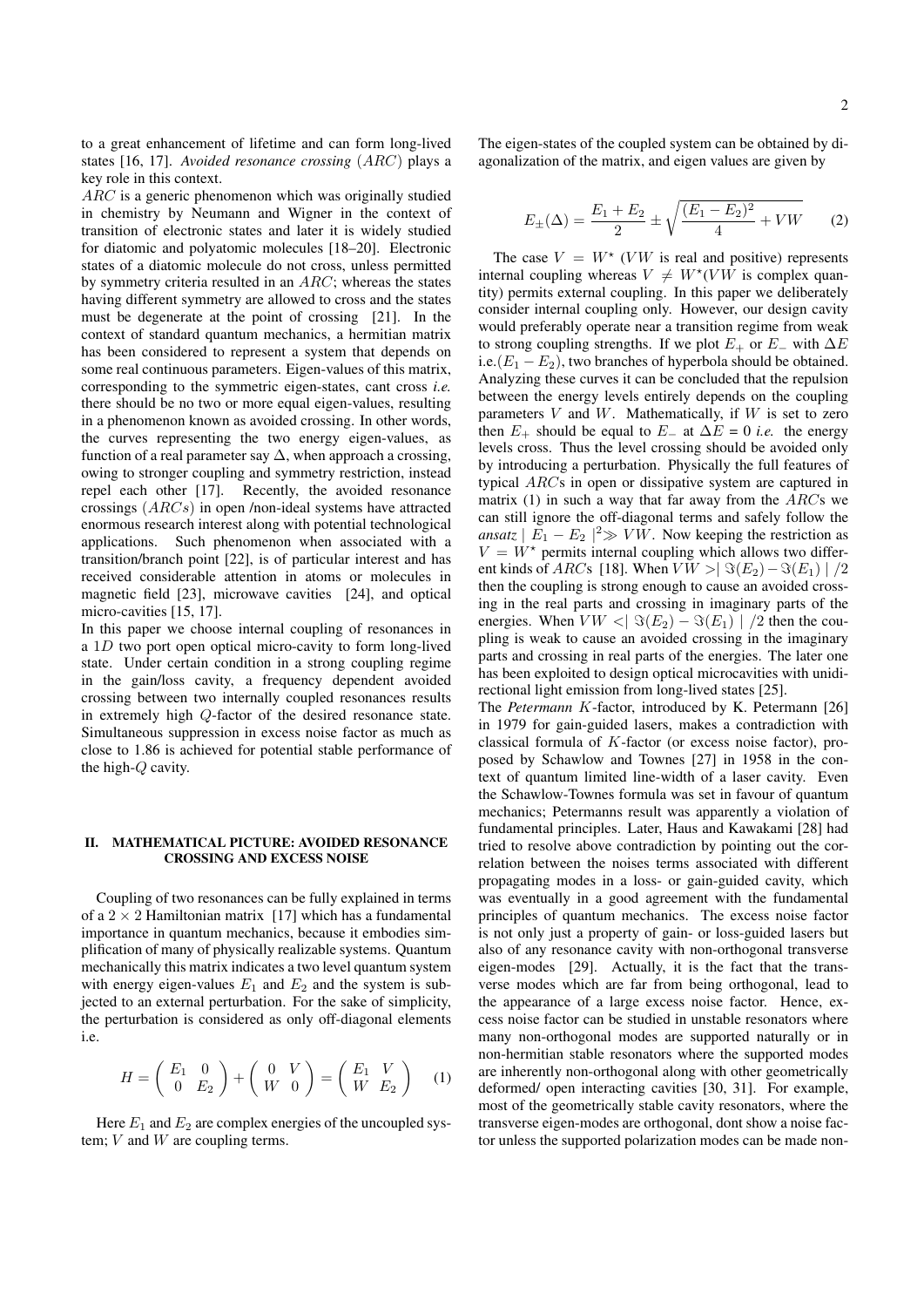orthogonal [31]. Such types of resonators with supported nonorthogonal modes are simpler than an unstable resonator with many transverse modes for studying excess quantum noise. The noise factor in such non-hermitian stable resonator/ cavity has been discussed and measured previously [32, 33]. However, our interest is to study excess noise factor in a two-port open cavity where mode-mode interaction is being explored to achieve ultra-high Q-factor from the view point of *proximity resonances* unlike the case of a stable cavity [34]. It is now established that for either cases of polarization-mode and transverse-mode, the K-factor can be described convincingly by the mode non-orthogonality theory [29]. However this formal connection between non-orthogonal modes to excess noise, does not conclusively state the physical origin of the excess noise factor.

This noise factor has been extensively studied theoretically as well as experimentally in laser cavities [26, 29, 35–37]. If  $\Psi_n$ represents the eigen function corresponding to the  $n^{th}$  supported mode then the *Petermann* factor can be expressed as  $K_n = 1/ \mid < \Psi_n^* \mid \Psi_n > \mid^2$  [30], which gives the unit value of noise factor for ideal orthogonal modes. In this picture, the quantum limited line width ( $\delta\omega$ ) of radiation from the lasing mode can be expressed in terms of resonance width  $(Γ)$ , noise factor  $(K)$  and the output power  $(I)$  [26]. Its given by- $\delta \omega = K(\Gamma^2/2I)$  which is larger than the Schawlow-Townes classical value  $(\Gamma^2/2I)$  [27], i.e. the quantum-limited line width of a laser cavity is enhanced above the classical value by the *Petermann* factor-K and which is exactly due to the non-orthogonality of the cavity modes.

### III. TWO PORT OPTICAL CAVITY AND S-MATRIX FORMULATION

Recently, unconventional laser-absorber modes, which are created by spatially varying gain/loss profile have been widely studied in the context of  $PT$  symmetry cavity [38–40]. Nonetheless, in this section away from the  $\mathcal{PT}$  symmetry limit, we study unconventional cavity resonances. Cavity is accompanied by an avoided crossing of the poles of the corresponding S matrix, which are analogous to the complex eigen-values of the associated non-hermitian Hamiltonian of the cavity. For brevity, we consider a partially pumped  $1D$ two port open coupled optical cavity of Fabry-Perot-type, as shown in FIG. 1 ,following the coupling restriction in the nonhermitian regime. Choice of such Fabry-Perot geometry was driven by the fact that we can implement the output coupling along the axis, which is otherwise not possible in toroidal resonators without proper phase matching. However the results reported here are generic and is extendable to any other resonator geometries. The cavity occupies the region  $0 \le x \le L$ , where the gain (denoted as co-efficient  $\gamma$ ) is introduced in the region  $0 \le x \le L_G$  with refractive index  $n_G$  and a loss  $\tau \gamma$  $(\tau)$  is the fractional loss co-efficient) is introduced in the region  $L_G \leq x \leq L$  with refractive index  $n_L$ . Thus the system is designed in such a way that if certain amount of gain is added then proportionate loss is introduced simultaneously and dictated by  $\tau$ . While designing our system we choose L 3



FIG. 1: (Color online) Schematic diagram of a two port open interacting optical cavity that occupies the region  $0 \le x \le L$ . Gain and loss is introduced in the left and right sides of  $x = L_G$ . Inside the cavity, uniform background refractive index is chosen to be 1.5. A and D are the complex amplitude of incident wave corresponds to the wave function  $\Psi_L^+$  and  $\Psi_R^-$  whereas B and C are the complex amplitude of scattered wave corresponds to the wave function  $\Psi_L^$ and  $\Psi_R^+$  respectively.

and  $L_G$  to be  $10 \mu m$  and  $5 \mu m$  respectively; the value of  $\tau$  is taken as 0.274. The particular loss to gain ratio is chosen to be near a special transition point of two different categories of ARCs supported by the cavity while gradually increasing the  $\tau$  from 0 to 1. This variation of  $\tau$  necessarily governs system openness and coupling strengths between the states. Motivation behind this specific choice of  $\tau$  value is comprehensively explained in the next section. Introducing  $n_R$  as real part of the background refractive index,  $n<sub>L</sub>$  and  $n<sub>G</sub>$  can be written in terms of gain and loss as follows:

$$
n_G = n_R - i\gamma \n n_L = n_R + i\tau\gamma
$$
\n(3)

Here  $n_R$  is chosen as 1.5 for fabrication feasibility of practical devices. The S-matrix of such specially designed cavity can be defined as

$$
\begin{bmatrix} B \\ C \end{bmatrix} = S(n(x), \omega) \begin{bmatrix} A \\ D \end{bmatrix}
$$
 (4)

Here,  $A$  and  $D$  are the complex amplitude of incident wave whereas  $B$  and  $C$  are the complex amplitude of scattered wave from the left and the right sides of the cavity respectively. The physical solutions of equation (4) under open boundary condition are associated with both real and complex values of  $\omega$ . A pole of the S-matrix which appears in the complex frequency plane, physically indicates that the scattering resonances correspond to purely outgoing boundary conditions on the S-matrix  $(A = D = 0)$  occur. In a lossless cavity the appearance of equidistant poles of the S-matrix are required to obey current conservation and causality. Hence the poles occur only at complex values of k in the lower half plane i.e. with a negative imaginary part.

# IV. OPTICAL PROPERTIES AND PERFORMANCES OF INTERACTING RESONANCES

To realize the presence of an avoided crossing in the eigenvalue spectrum between the interacting poles, we plot the real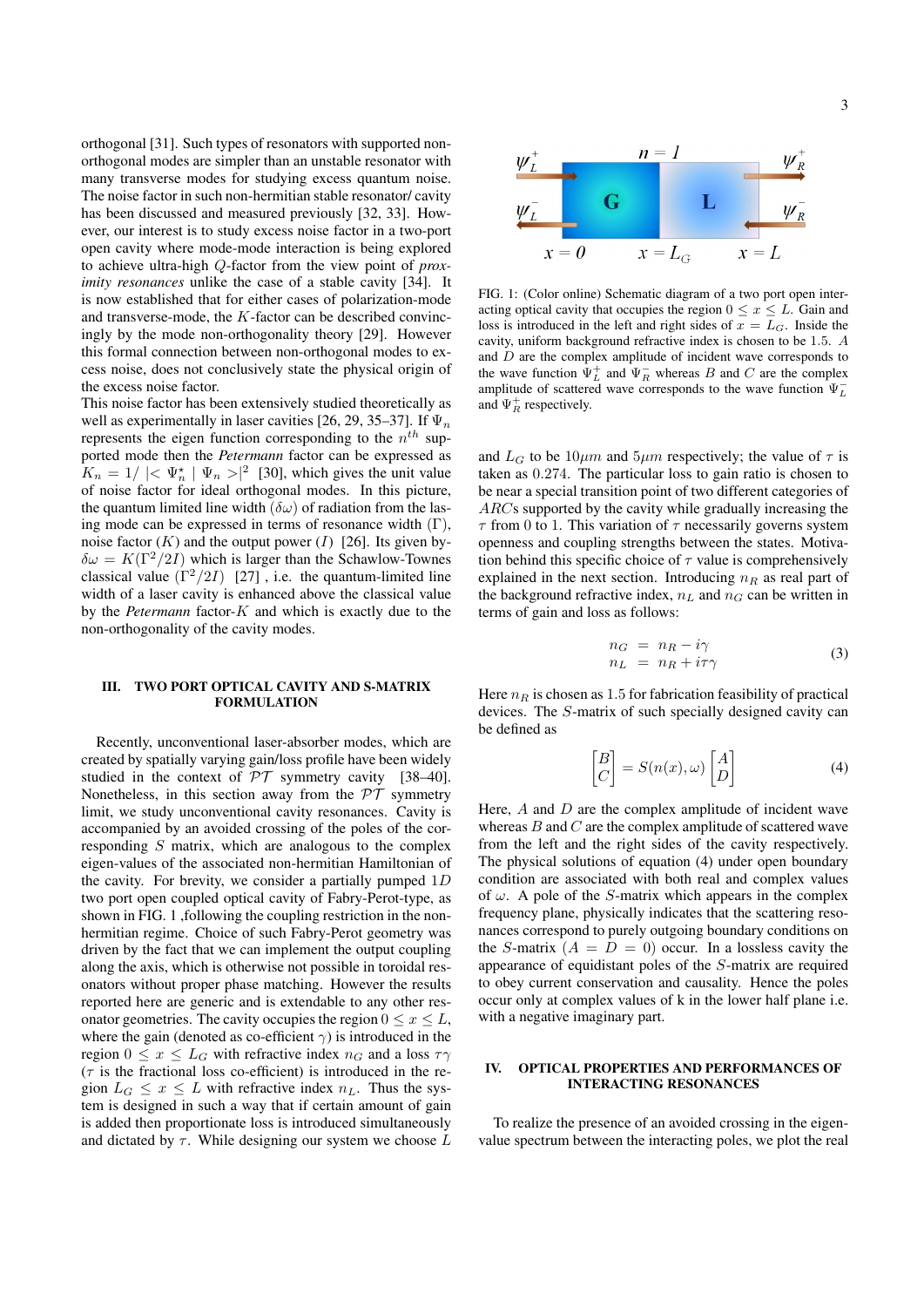and imaginary components of eigen values of S-matrix. In presence gain/ loss the real part of resonance wave numbers define frequencies at which linear scattering is resonantly enhanced and the imaginary parts represent the out-coupling loss. In a passive cavity, we deliberately locate two poles of  $S$  matrix in the lower half of the complex frequency plane for a certain frequency limit whose real value lies between 8.3 to 8.7 (in  $\mu m^{-1}$ ) and imaginary part lies between -1 to  $+1$ . Accordingly, when gain is added non-uniformly the chosen poles of the passive cavity are now mutually coupled. With the increasing amount of gain, we observe the state repulsion in the eigenvalue plot of the cavity as shown in Figs. 2(a)-(b). Accordingly, for a given set of  $(\gamma, \tau)$  we have identified the regime where an avoided level crossing exists in the complex *k*-plane.In the case of coupled bound states where the underlying Hamiltonian is hermitian and off-diagonal coupling is present between the states, there exist the level repulsion phenomena. So, the extension of repulsion effect is quite natural from bound to leaky states. However, the fact that leaky/resonant states are having complex eigen values, opens up a rich scenario of crossing and anti-crossing of its real and imaginary parts for the coupled states. The term crossing and anti-crossing refer here to the situation that the two real or imaginary parts of the eigenvalues are calculated as a function of  $\gamma$  and  $\tau$ . Crossing is observed when for a given set of  $\gamma_c$  and  $\tau_c$  value the real/imaginary parts of *k*'s become equal *i.e.*  $\Re(k1(\gamma_c, \tau_c)) = \Re(k2(\gamma_c, \tau_c))$ where  $k1$  and  $k2$  are the wave numbers of the coupled states respectively. Besides, when for all values of  $\gamma$  and  $\tau$  the real/imaginary components of  $k$ 's are different, there exists an anti-crossing. In FIG. 2, for  $\tau$  set at 0.274, we have shown



FIG. 2: (Color online) (a) Trajectories of two interacting poles due to addition of non-uniform homogeneous gain/loss in the cavity which shows  $ARC$  near  $8.485 \mu m^{-1}$  of real value of frequency. Inset: two arbitrarily chosen poles in the passive cavity for coupling. (b) Magnified view of the  $ARC$  is clearly evident. (c) & (d) Variation of real and imaginary part of frequencies respectively with gain. ARC is associated with a crossing in real part and anti-crossing in imaginary part between the interacting states.

the crossing behavior of  $\Re(k)$  and anti-crossing behavior of  $\Im(k)$ . Alternatively, the opposite scenario is observed at smaller  $\tau$  values; *i.e.* anti-crossing behavior of  $\Re(k)$  and crossing behavior of  $\Im(k)$  respectively. This scenario of first kind associated with the ARC between the chosen states near the transition regime of  $\tau$  (set at 0.274) has been illustrated in Fig. 2(c)-(d). Near the  $\Re(k) = 8.48 \mu m^{-1}$ , interacting modes cross at  $\gamma = 0.0875$  i.e. point of virtual frequency crossing (as shown in Fig.  $2(c)$ ). Choice of this specific value of  $\tau$ , which marks a special point in the 2D real parameter space *i.e.* ( $\gamma$ ,  $\tau$ ) system parameter space was driven by the two key factors. Primarily motivated by the fact that this kind of ARC favors formation of longer-lived state, and hence lifetime is maximized for the longer lived state at this point of the parameter space for the interacting states. Moreover the required  $\gamma$  value is minimum for the optimized Q-factor enhancement of the corresponding longer-lived state. These will be discussed in the following sections in more detail. Thus occurrence of such special ARC in our suitably designed cavity will eventually turn on some unconventional optical properties for potential technological applications in integrated photonics. The eigen-functions corresponding to the two coupled states are plotted near the special avoided crossing regime and depicted in FIG. 3. The exchange of



FIG. 3: (Color online) Variation of the cavity eigenvectors (squared in arbitrary unit) with increasing gain around the frequency  $ARC$  are shown in (a) & (b) respectively.

states is clearly displayed in the squared eigen-function plot with slowly increasing  $\gamma$  parameter.

Manipulation of lifetime of resonances via mutual coupling between interacting states and eventually to produce longer lived state with significant enhancement in  $\tau_L$  is primarily aimed in this paper. The numerically estimated Q-values with increasing gain for a given  $\tau = 0.274$  is plotted in FIG. 4 (a). Clearly the figure shows an anti-crossing phenomenon of Q-variation. The control of cavity emission around this regime has become an important application of micro-cavities. Near the frequency ARC, the Q-value of the longer-lived state (in blue solid line) is enhanced in more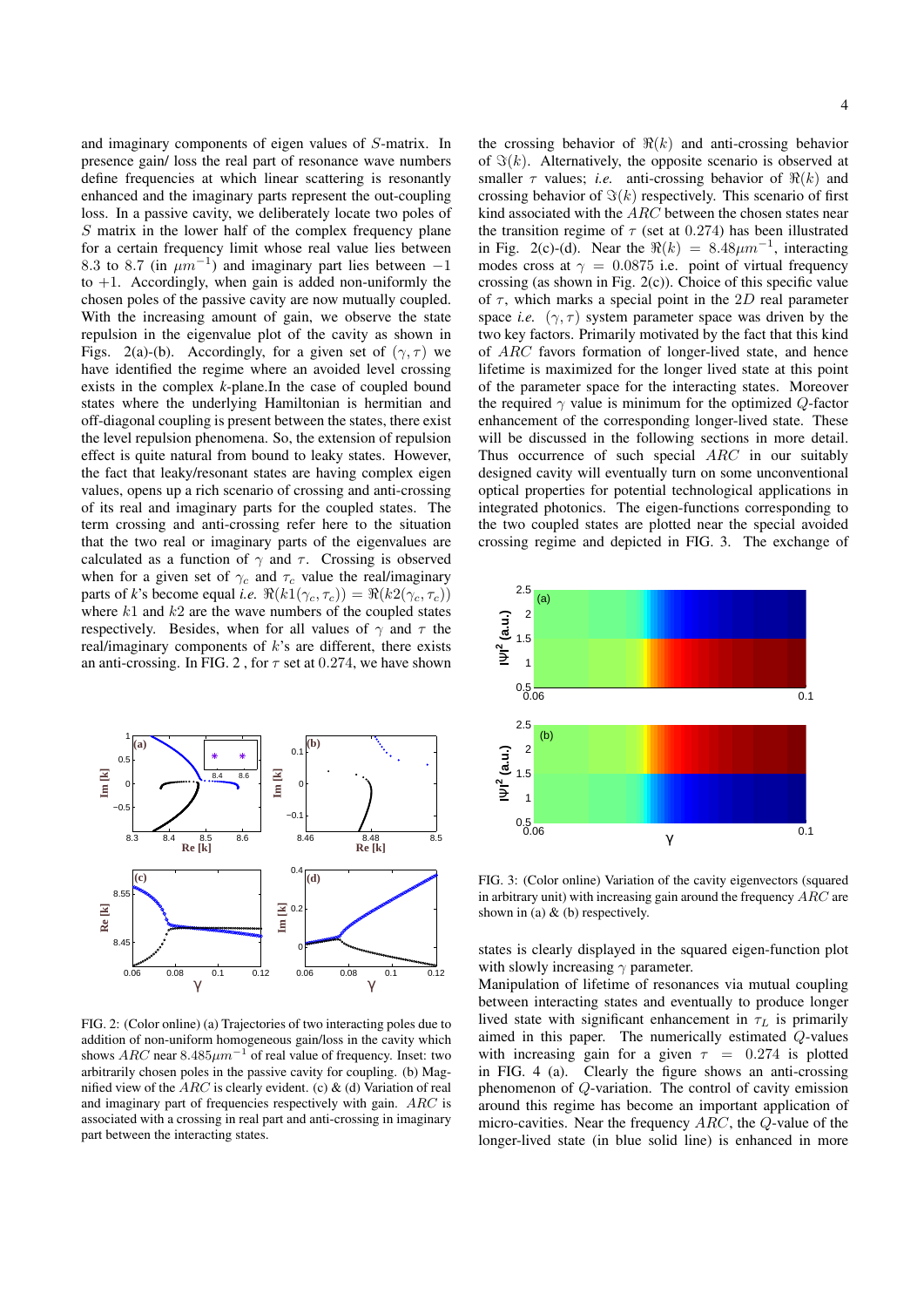than two orders of magnitude with respect to the passive cavity mode and obtained the value  $\approx 0.5 \times 10^4$ . While



FIG. 4: (Color online) 4. (a) & (b) Q values and life time  $\tau_L$  of individual states as a function of increasing gain (Blue solid lines for longer lived states and black dotted lines for shorter lived state) for a chosen  $\tau$  value of 0.274.

the Q-value of the counterpart shorter-lived state (in black dotted line) drastically loses its quality and Q is reduced to 30. The peak of Q-variation for the longer lived state is positioned at  $\gamma = 0.082$ . The Q-value variation for resonance between two identical resonant modes can be described by their parity symmetry dependence. When the resonant modes with odd parity are excited then intensity is suppressed by destructive interference resulting overall increase in Q-factor that indicates less light leakage. Whereas if the resonant modes with even parity are excited then intensity is enhanced by constructive interference and consequently Q-factor is decreased [41].

Moreover, we show the formation of longer lived state and shorter lived state due to interaction between modes and mutual exchange of imaginary part of  $k$  by plotting life times as a function of gain. Cavity lifetime plot for the coupled states corresponding to Fig. 4(a) is exhibited in Fig. 4(b). Life time of longer lived state is obtained as much as 128 times higher than that of shorter lived state. Hence, the enhancement in quality factor is also nearly 128 times for the longer lived state than that of shorter lived one. Evidently, in reality the overall cavity performance will be governed by the high-Q state. Once explored for low threshold lasing, this state would eventually favour efficient coupling to other targeted guiding optical components. To note, the maximum achievable Q-value for the longer lived state, for a chosen cavity size and the corresponding required gain, can be optimized with respect to the strength of coupling, selection of frequencies of the interacting resonances *i.e.* choice of suitable set of coupled states and nature of the associated ARC in the operating regime. Thus these cavity enhancement factors can

5

be exploited to realize threshold control of microcavity lasers. More recently, several groups have reported impressive concerted optimization of mode volume, Q-factor and lifetime in such micro-cavities. However, synthesis of excess noise reduction has not been performed. Rather with no obvious reason it is always mentioned in separate. The *Petermann* K-factor is the measure of non orthogonality of the coupled states, serves as an efficient tool to obtain additional information when such open system is externally probed. Hence, we have calculated K-factor over the entire regime ( $\gamma \rightarrow 0.06$ to 0.1) of Q-anti crossing and displayed in FIG. 5. Owing to



FIG. 5: (Color online) The  $K$  factors of the interacting states as a function of increasing gain near the Q-avoided crossing. Blue solid line represents longer lived state and black dotted line for shorter lived state respectively.

the mode-mode interaction around the  $ARC$ , the  $K$ - factor increases inducing instabilities and obtains a peak for both the states at  $\gamma = 0.076$ . Interestingly, the position of the maximum value of  $K$  does not coincide with the highest Q-value in the parameter space ( $\gamma = 0.082, \tau = 0.274$ ). Rather with suitable choice of operation in the parameter space, results in minimization of K-factor ( $\approx 1.86$ ) near the Q-factor peak at  $\gamma = 0.082$  of the longer-lived state. It can be appreciated that this  $K$  value is sufficiently close to the ideal value of 1. It is also interesting to note from Fig. 5 that K-factor is enhanced for both the states (blue solid curve for longer lived state and black dotted curve for shorter lived state respectively) irrespective of its degradation or enhancement of quality. Moreover, the K-peaks are located near the  $\gamma$  value 0.076. Beyond this point, even if we increase the pumping strength  $(\gamma)$ , the noise factor decreases for both the state. The rate of fall from the peak value of  $K$  with increasing  $\gamma$  is faster as evident from the asymmetry in K-behavior around  $\gamma = 0.076$ . This is essentially due to the fact that the interacting modes depart with faster speed after reaching the distance of closest approach adjacent to the virtual crossing point (as shown in the Fig.  $2(a)$ ). Particularly, the variation of K-factor results from the inherent mode properties of the near-degenerate cavity. Thus our designed degenerate cavity would support ultrahigh-Q state with simultaneous excess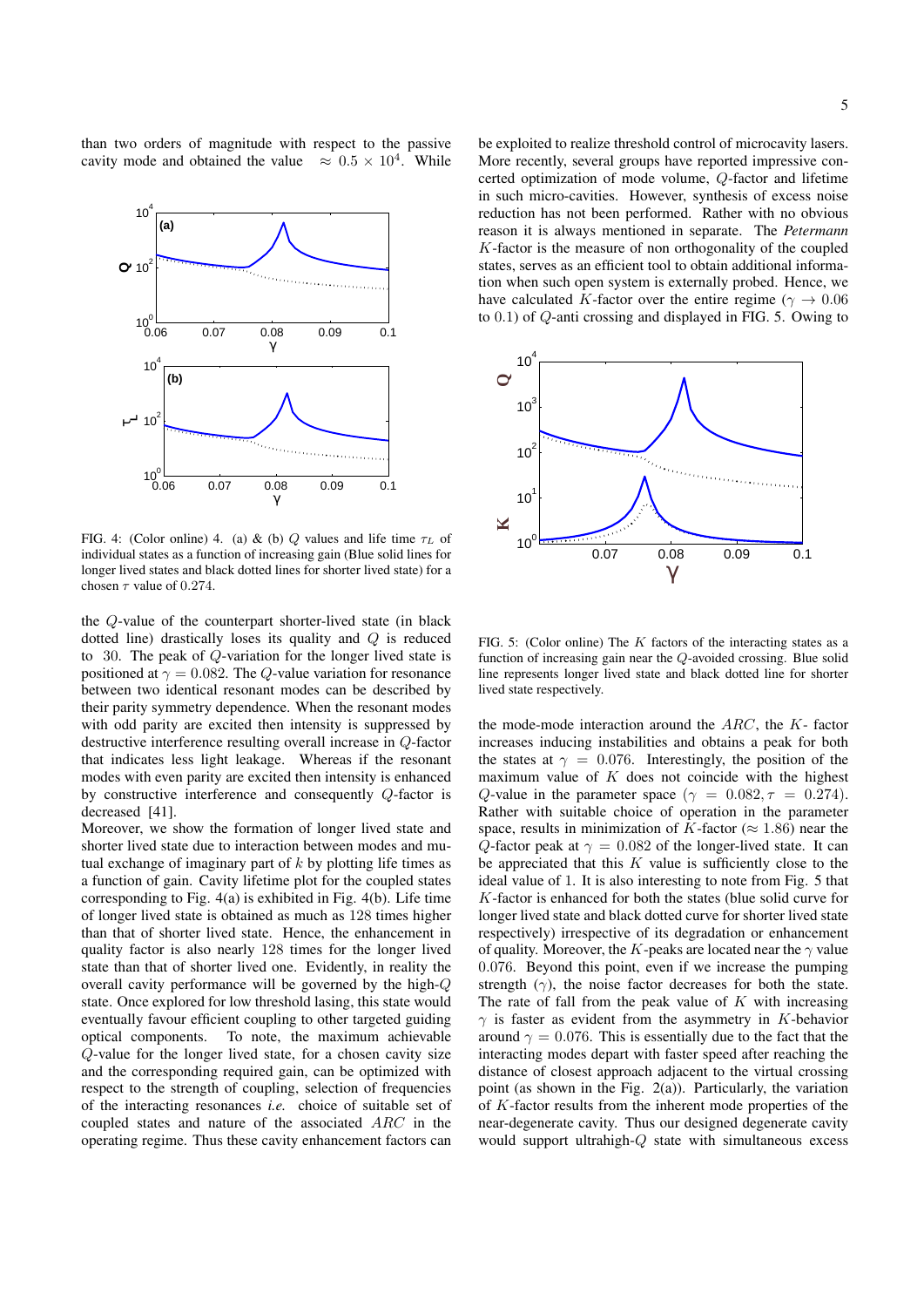noise reduction. In other words, in addition to the robustness to ultra-high-Q micro resonators, our study would introduce a new avenue towards stabilization of outputs from such systems. The characteristic response of the cavity near another transition point at  $\tau = 0.46$  associated with a special type ARC is displayed as a specimen plot in FIG. 6. Even though



FIG. 6: (Color online) The  $K$  factors of the interacting states as a function of increasing gain near the Q-crossing for chosen  $\tau=0.46$ . Blue solid line represents longer lived state and black dotted line for shorter lived state respectively.

Q-enhancement is achieved in this case near the Q-crossing associated with the frequency ARC, however the peak values of K-variation almost coincide with Q-peaks in the  $\gamma$  axis. The cavity-configuration and pump-size dependency of the K-factor near the degeneracies has been investigated in [42] in the context of laser instabilities.

From Figs. 2(c), 4(a) and 5, it is established that the position of Q-peak is near  $\gamma = 0.082$  which is almost equidistant from the location of maximum K- at  $\gamma = 0.076$  and crossing point of  $\Re(k)$  at  $\gamma = 0.0875$  respectively. Transmission behavior of the cavity over this interesting region is shown in FIG. 7 and evidently favors the high-Q longer lived mode near  $\gamma = 0.082$ . Unlike the critical implementation of excellent surface finish, deformation free resonators, simply carefully chosen partial pumping strength near the degeneracies would result in a stable quality-cavity propagation effects exploiting state-of-the-art fabrication techniques. Hence, performance control is less susceptible to other fabrication tolerance related parameters. The bulk optical loss of the chosen material is already exceptionally low to host the high-Q performance. Further improvements in terms of the reported Q-enhancement factor along with increase in life time and order of magnitude reduction in  $K$ - is achievable with further optimization and scaling of the cavity with proper choice of operating  $k$ .



FIG. 7: (Color online)Transmission coefficients of the interacting states as a function of increasing gain near the Q-anti crossing for chosen  $\tau = 0.274$ . Blue solid line represents longer lived state and black dotted line for shorter lived state respectively.

#### V. CONCLUSION

In this study we have shown, how with appropriate tuning of the pumping strength in a nonuniformly pumped simple gain/loss cavity we can minimize the excess noise while achieving ultra-high quality factor for longer lived state with adequately scaled-up lifetime. The decay rate for the state with highly reduced  $Q$  is consequentially speeded up. Our deliberate choice of a partially pumped cavity with two coupled states is proven to be ideal to study excess noise in such configurations. More importantly, substantial improvement in the propagation characteristics of the targeted state for cavity emission is achieved with improved stability in performance in terms of sufficiently suppressed (close to ideal value of 1) unwanted but omni-present *Petermann* K-noise factor. Our proposed scheme should open up a new avenue to design high performance low threshold photonic devices based on such microcavities. With the state-of-the-art micro fabrication techniques, we expect implementation of this type of noise suppressed low-loss cavity designs is feasible on-chip.

S. N. Ghosh acknowledges the financial support by department of science and technology, India as a INSPIRE Faculty Fellow [IFA-12; PH-13].

- [1] V. R. Almeida, C. A. Barrios, R. R. Panepucci and M. Lipson, Nature 431, 1081 (2004).
- [2] T. Tanabe, M. Notomi, S. Mitsugi, A. Shinya and E. Kuramochi, Appl. Phys. Lett. **87**, 151112 (2005).
- [3] K. M. Birnbaum, A. Boca, R. Miller, A. D. Boozer, T. E.

Northup and H. J. Kimble, Nature 436, 87 (2005).

- [4] J. P. Reithmaier, G. Sk, A. Lffler, C. Hofmann, S. Kuhn, S. Reitzenstein, L. V. Keldysh, V. D. Kulakovskii, T. L. Reinecke, and A. Forchel, Nature 432, 197 (2004).
- [5] T. Yoshie, A. Scherer, J. Hendrickson, G. Khitrova, H. M.